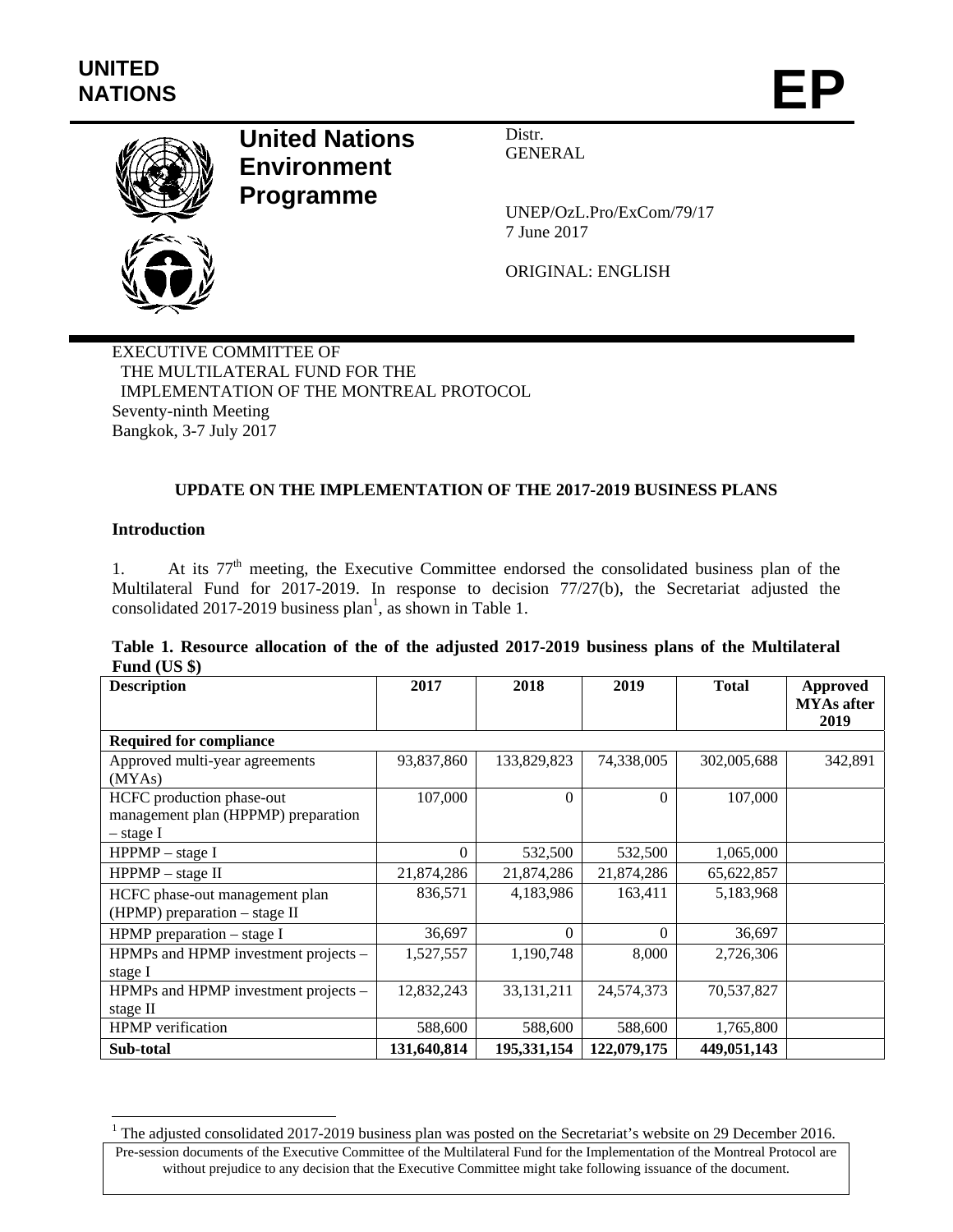| <b>Description</b>                                                                                                           | 2017                 | 2018                 | 2019                 | <b>Total</b>            | <b>Approved</b><br><b>MYAs</b> after |
|------------------------------------------------------------------------------------------------------------------------------|----------------------|----------------------|----------------------|-------------------------|--------------------------------------|
| <b>Standard costs</b>                                                                                                        |                      |                      |                      |                         | 2019                                 |
| <b>United Nations Environment Programme</b><br>(UN Environment) compliance<br>assistance programme (CAP)                     | 10,930,665           | 11,258,585           | 11,596,342           | 33,785,592              |                                      |
| Core unit (UNDP, UNIDO, World Bank)                                                                                          | 5,863,770            | 5,904,816            | 5,946,150            | 17,714,736              |                                      |
| Institutional strengthening (IS)                                                                                             | 11,360,704           | 9,948,013            | 11,180,876           | 32,489,593              |                                      |
| Secretariat/Executive Committee/<br>Monitoring and Evaluation costs<br>(excluding Canadian counterpart funding)              | 6,505,874            | 6,585,930            | 6,718,640            | 19,810,443              |                                      |
| Treasurer                                                                                                                    | 500,000              | 500,000              | 500,000              | 1,500,000               |                                      |
| Sub-total                                                                                                                    | 35,161,013           | 34, 197, 344         | 35,942,008           | 105,300,365             |                                      |
| <b>Grand</b> total                                                                                                           | 166,801,827          | 229,528,498          | 158,021,183          | 554,351,507             |                                      |
| <b>BY AGENCY</b>                                                                                                             |                      |                      |                      |                         |                                      |
| Bilateral                                                                                                                    | 2,743,010            | 10,388,715           | 1,115,458            | 14,247,183              |                                      |
| <b>UNDP</b>                                                                                                                  | 43,340,791           | 58,670,963           | 35,054,984           | 137,066,738             |                                      |
| <b>UN Environment</b>                                                                                                        | 27,575,568           | 26,963,622           | 23,907,026           | 78,446,216              |                                      |
| <b>UNIDO</b>                                                                                                                 | 45,184,709           | 71,224,415           | 42,721,017           | 159,130,141             |                                      |
| World Bank                                                                                                                   | 40, 363, 275         | 54,606,253           | 47,415,458           | 142,384,986             |                                      |
| HPMP verification reports*                                                                                                   | 588,600              | 588,600              | 588,600              | 1,765,800               |                                      |
| Secretariat/Executive Committee/<br>Monitoring and Evaluation costs<br>(excluding Canadian counterpart funding)<br>Treasurer | 6,505,874<br>500,000 | 6,585,930<br>500,000 | 6,718,640<br>500,000 | 19,810,443<br>1,500,000 |                                      |
|                                                                                                                              |                      |                      |                      |                         |                                      |

\* Funding for the preparation of HPMP verification reports for low-volume-consuming countries is approved by the Executive Committee on an annual basis.

# **Status of implementation of the 2017 business plans**

2. Table 2 sets out the submissions by agency to the  $79<sup>th</sup>$  meeting (as at 7 June 2017), and the balance of funds from projects in the 2017 business plans.

| <b>Budget items</b>              | <b>Total value in</b> | $\mathbf{C}^{\prime}$<br>$\overline{79}^{\text{th}}$ meeting | <b>Balance</b> (above)/below |
|----------------------------------|-----------------------|--------------------------------------------------------------|------------------------------|
|                                  | business plan         | submissions**                                                | business plan levels         |
| <b>Bilateral agencies</b>        | 2,743,010             | 958,090                                                      | 1,784,920                    |
| <b>UNDP</b>                      | 43,340,791            | 12,364,034                                                   | 30,976,757                   |
| <b>UN Environment</b>            | 27,575,568            | 1,823,795                                                    | 25,751,773                   |
| <b>UNIDO</b>                     | 45,184,709            | 7,532,411                                                    | 37,652,298                   |
| World Bank                       | 40,363,275            | 45,651,763                                                   | (5, 288, 488)                |
| <b>HPMP</b> verification reports | 588,600               | 32,700                                                       | 555,900                      |
| Sub-total (agencies)             | 159,795,953           | 68,362,793                                                   | 91,433,160                   |
| Secretariat/Executive Committee/ | 6,505,874             |                                                              | 6,505,874                    |
| Monitoring and Evaluation costs  |                       |                                                              |                              |
| (excluding Canadian counterpart) |                       |                                                              |                              |
| Treasurer                        | 500,000               |                                                              | 500,000                      |
| Sub-total (standard costs)       | 7,005,874             | 0                                                            | 7,005,874                    |
| <b>Total</b>                     | 166,801,827           | 68, 362, 793                                                 | 98,439,034                   |

| Table 2. 2017 consolidated business plan, submissions to the 79 <sup>th</sup> meeting, and balance (US \$)* |  |  |  |  |  |  |
|-------------------------------------------------------------------------------------------------------------|--|--|--|--|--|--|
|-------------------------------------------------------------------------------------------------------------|--|--|--|--|--|--|

\* Including core unit costs.

\*\* As at 7 June 2017. Funding requests associated with new stage II of HPMPs were still under discussion between the Secretariat and the relevant bilateral and implementing agencies.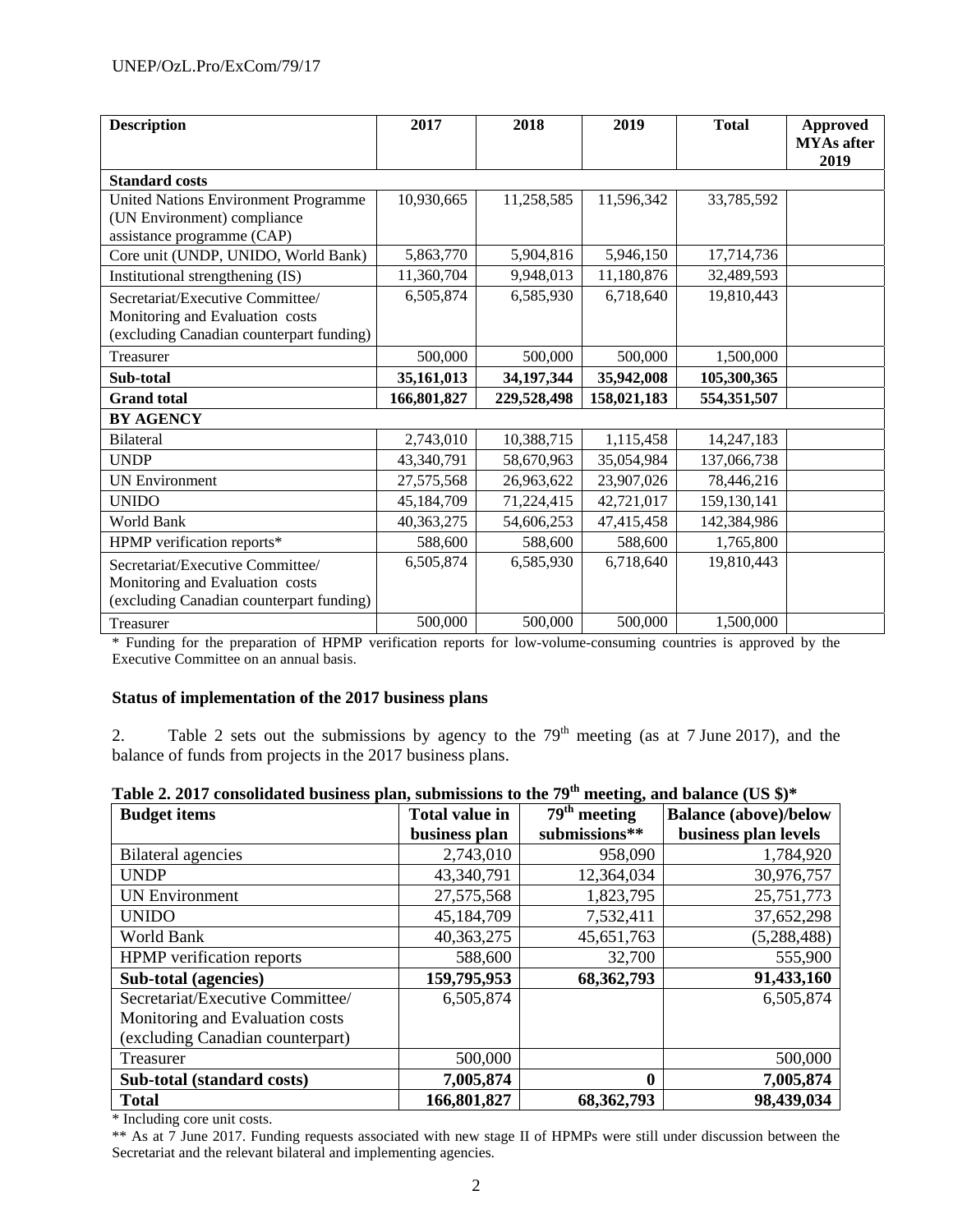3. The total funding submitted by bilateral and implementing agencies to the  $79<sup>th</sup>$  meeting (as at 7 June 2017) amounts to US \$68,362,793, which is US \$37,306,323 above the value for these activities in the consolidated 2017 business plan. This amount includes US \$15,619,827 associated with the following activities which were not in the 2017 business plan:

- (a) Tranches of stage I of the HPMPs for Afghanistan (UNIDO;
- (b) Tranches of stage II of the HPMPs for Argentina (Italy) and Egypt (UN Environment and UNIDO);
- (c) IS for Mexico and Qatar (UNIDO);
- (d) HFC conversion investment projects for Bangladesh and Colombia (UNDP); and
- (e) Preparation for HFC-related projects for China (UNDP), Ecuador (UNIDO), Lebanon (UNIDO), Mexico (UNDP and UNIDO) and Viet Nam (UNIDO).

4. Annex I to the present document lists HFC-related projects in the manufacturing sector pursuant decision  $78/3(g)$  submitted by the implementing agencies to the  $79<sup>th</sup>$  meeting, and not required for compliance.

5. Table 3 presents the value for activities<sup>2</sup> included in the 2017 consolidated business plan but not submitted to the  $79<sup>th</sup>$  meeting. The list of these activities is contained in Annex II to the present report.

| Agency                           | Value (US \$) |
|----------------------------------|---------------|
| Bilateral                        | 2,067,420     |
| <b>UNDP</b>                      | 39,984,426    |
| <b>UN Environment</b>            | 26,050,908    |
| <b>UNIDO</b>                     | 43,448,458    |
| World Bank                       | 16,599,672    |
| <b>HPMP</b> verification reports | 555,900       |
| <b>Total</b>                     | 128,706,784   |

 **Table 3. Activities in the 2017 consolidated business plan not yet submitted** 

Resources remaining at the end of the 2015-2017 triennium

6. The Parties to the Montreal Protocol adopted a budget of US \$507,500,000 for the 2015-2017 replenishment of the Multilateral Fund, on the understanding that US \$64,000,000 will be provided from anticipated contributions due to the Fund and other sources from the 2012-2014 triennium, and that US \$6,000,000 will be provided from interest accruing to the Fund during the 2015-2017 triennium (decision XXVI/10).

7. Taking into account approvals in 2015 and 2016, the business plans activities and the Secretariat's/Executive Committee's/Treasurer's costs in 2017, the unutilized resource allocation at the end of the 2015-2017 triennium would be US \$9.2 million, as shown in Table 4.

**Table 4. Resource allocation for 2017 (US\$)** 

l

| <b>Description</b>            | 2017        |
|-------------------------------|-------------|
| Revised resource allocation*  | 153,800,000 |
| Carry-over from 2015 and 2016 | 22,173,546  |

<sup>&</sup>lt;sup>2</sup> These activities include: 113 HCFC activities for 42 countries (US \$102.36 million), 66 IS activities (US \$9.55 million), core unit (US \$5.86 million) and CAP (US \$10.93 million).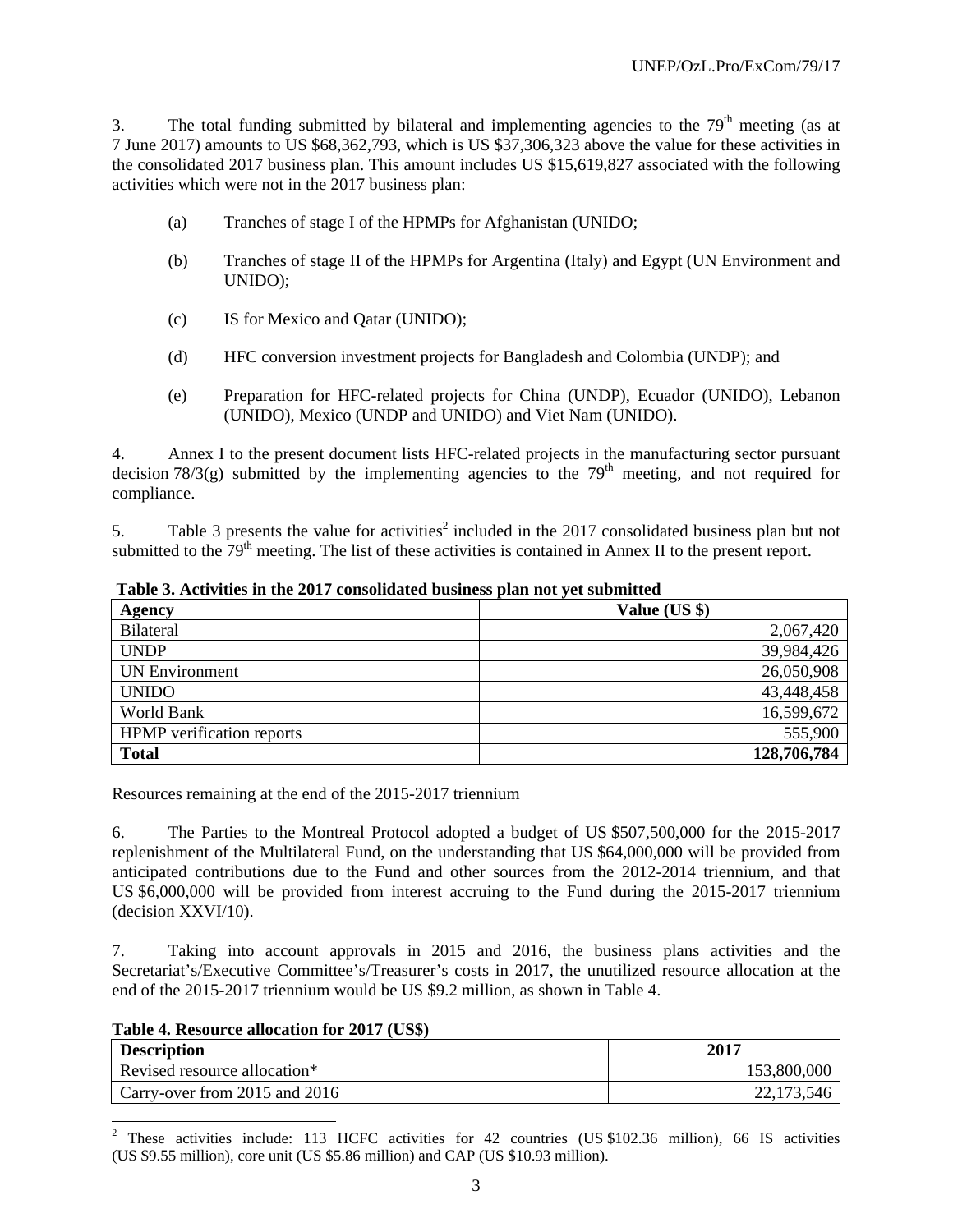| <b>Description</b>                                        | 2017        |
|-----------------------------------------------------------|-------------|
| Total allocation for 2017 (a)                             | 175,973,546 |
| <b>Project costs</b>                                      |             |
| Business plans values (b)                                 | 159,795,953 |
| <b>Recurrent costs</b>                                    |             |
| Secretariat/Executive Committee/Monitoring and evaluation | 6,505,874   |
| Treasurer                                                 | 500,000     |
| Subtotal recurrent costs (c)                              | 7,005,874   |
| Total costs $(d) = (b) + (c)$                             | 166,801,827 |
| Balance (e) = $(a) - (d)$                                 | 9,171,719   |

(\*) Resources available from the 2015-2017 replenishment approved by the Parties, including US \$6 million from interest accruing to the Fund.

8. However, the following factors would impact the level of resources remaining at the end of the 2015-2017 triennium: interest accrued, gains/losses due to the fixed-exchange rate mechanism (FERM) and non-payment of pledged contributions in full in 2017. Based on information provided by the Treasurer, in 2015 and 2016, US \$3,010,762 has been received from interest accrued (including US \$419,032 by the Government of China). If the level of interest expected to be accrued in 2017 is US \$1.6 million, the interest expected for the triennium of US \$4,610,762 would be US \$1,389,238 below the level expected by the Parties. US \$13,207,828 in losses is expected due to the FERM for 2017. The shortfall of interest accrued and losses due to the FERM might cause a shortage in resources allocation for this triennium to cover all the activities in the 2017 business plan and other activities not included therein. The shortfall might be increased due to non-payment in full of pledge contributions expected during the 2015-2017 triennium. This has not taken into account countries with long outstanding contributions that were not expected to make the payment during the 2015-2017 triennium.

9. The Secretariat notes that the 2017 business plan values for stage II of the HPMP for China were based on agency support costs of 7 per cent for UNDP, UNIDO and the World Bank. If the Executive Committee decides to approve the support costs at a level lower than 7 per cent, the total values for the 2017 business plan would be slightly reduced (the total funding associated with the second tranche request by the three implementing agencies amounts to US \$59.1 million).

# **Forward commitments**

10. The Secretariat will issue an addendum to the present document providing more accurately forward commitments associated with new stage II of HPMPs submitted to the  $79<sup>th</sup>$  meeting.

# **RECOMMENDATIONS**

- 11. The Executive Committee may wish to note:
	- (a) The update on the implementation of the 2017-2019 business plans contained in document UNEP/OzL.Pro/ExCom/79/17;
	- (b) That US \$9,700,228 in HFC-related activities in the manufacturing sector pursuant to decision  $78/3(g)$  was submitted to the  $79<sup>th</sup>$  meeting that had not been included in the 2017-2019 business plans; and
	- (c) That an addendum will be issued to address forward commitments associated with new stage II of HCFC phase-out management plans.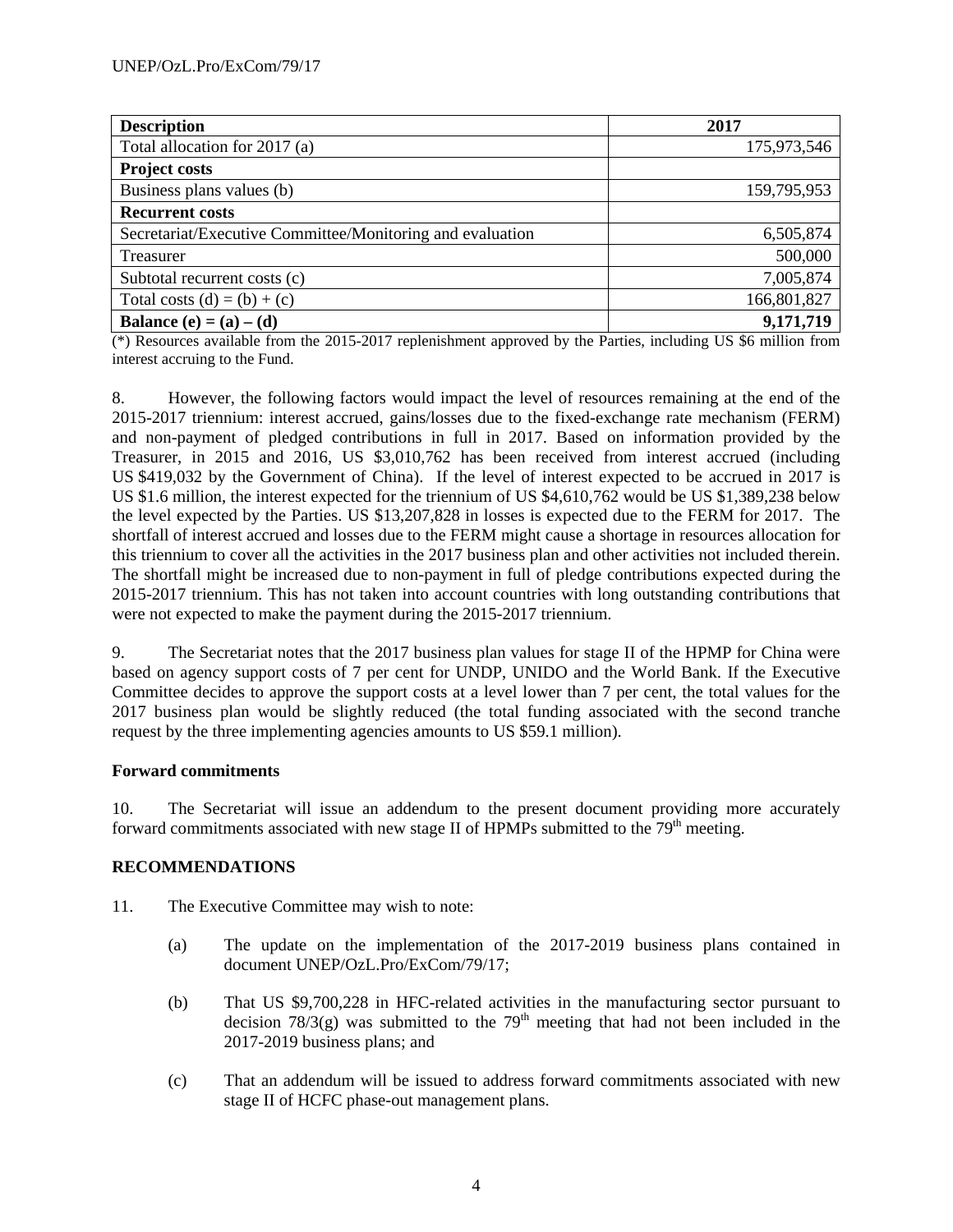# **Annex I**

# **HFC-RELATED PROJECTS**

| <b>Country</b> | <b>Agency</b> | <b>Type</b> | <b>Sector</b> | Project title                                                                                                                                                                                             | <b>Amount requested</b><br>including support |
|----------------|---------------|-------------|---------------|-----------------------------------------------------------------------------------------------------------------------------------------------------------------------------------------------------------|----------------------------------------------|
|                |               |             |               |                                                                                                                                                                                                           | costs<br>(US \$)                             |
| Bangladesh     | <b>UNDP</b>   | <b>INV</b>  | <b>REF</b>    | Conversion of reciprocating compressor of HFC-134a<br>to inverter based on high energy efficient compressor<br>(isobutane) in Walton Hi-Tech Industries Limited                                           | 5,282,062                                    |
| China          | <b>UNDP</b>   | PRP         | <b>REF</b>    | Preparation for conversion from HFC-134a to HC-290<br>in a freezer manufacturer                                                                                                                           | 32,100                                       |
| China          | <b>UNDP</b>   | PRP         | <b>REF</b>    | Project<br>preparation<br>for<br>air-conditioning<br>and<br>production line optimization from HFC-134a to<br>refrigerant<br>HFO-1234yf<br>as<br>in<br>a<br>mobile<br>air-conditioning manufacturer        | 32,100                                       |
| China          | <b>UNDP</b>   | PRP         | <b>FOA</b>    | Project preparation for conversion from HFC-245fa to<br>HFO as a foam agent in a refrigerator manufacturer                                                                                                | 32,100                                       |
| Colombia       | <b>UNDP</b>   | <b>INV</b>  | <b>REF</b>    | Conversion from HFC-134a to isobutane in the<br>manufacture of domestic refrigerators at Mabe                                                                                                             | 4,097,166                                    |
| Ecuador        | <b>UNIDO</b>  | PRP         | <b>REF</b>    | Preparation for HFC-related<br>projects<br>in<br>the<br>manufacturing sector at Ecasa and Indurama to gain<br>experience in incremental costs associated with the<br>phase-down of HFCs                   | 64,200                                       |
| Lebanon        | <b>UNIDO</b>  | PRP         | <b>REF</b>    | Preparation for a HFC-related project in the<br>manufacturing sector at Lematic Industries to gain<br>experience in incremental costs associated with the<br>phase-down of HFCs in domestic refrigeration | 32,100                                       |
| Mexico         | <b>UNDP</b>   | PRP         | <b>REF</b>    | Project preparation for HFC phase-out in the<br>production of refrigerators at Mabe                                                                                                                       | 32,100                                       |
| Mexico         | <b>UNIDO</b>  | <b>PRP</b>  | <b>REF</b>    | Preparation for HFC-related<br>projects<br>in<br>the<br>manufacturing sector at Fersa and Imbera to gain<br>experience in incremental costs associated with the<br>phase-down of HFCs                     | 64,200                                       |
| Viet Nam       | <b>UNIDO</b>  | PRP         | <b>REF</b>    | Preparation for a HFC-related project in the<br>manufacturing sector at Nagakawa Vietnam Company<br>to gain experience in incremental costs associated<br>with the phase-down of HFCs                     | 32,100                                       |
| <b>Total</b>   |               |             |               |                                                                                                                                                                                                           | 9,700,228                                    |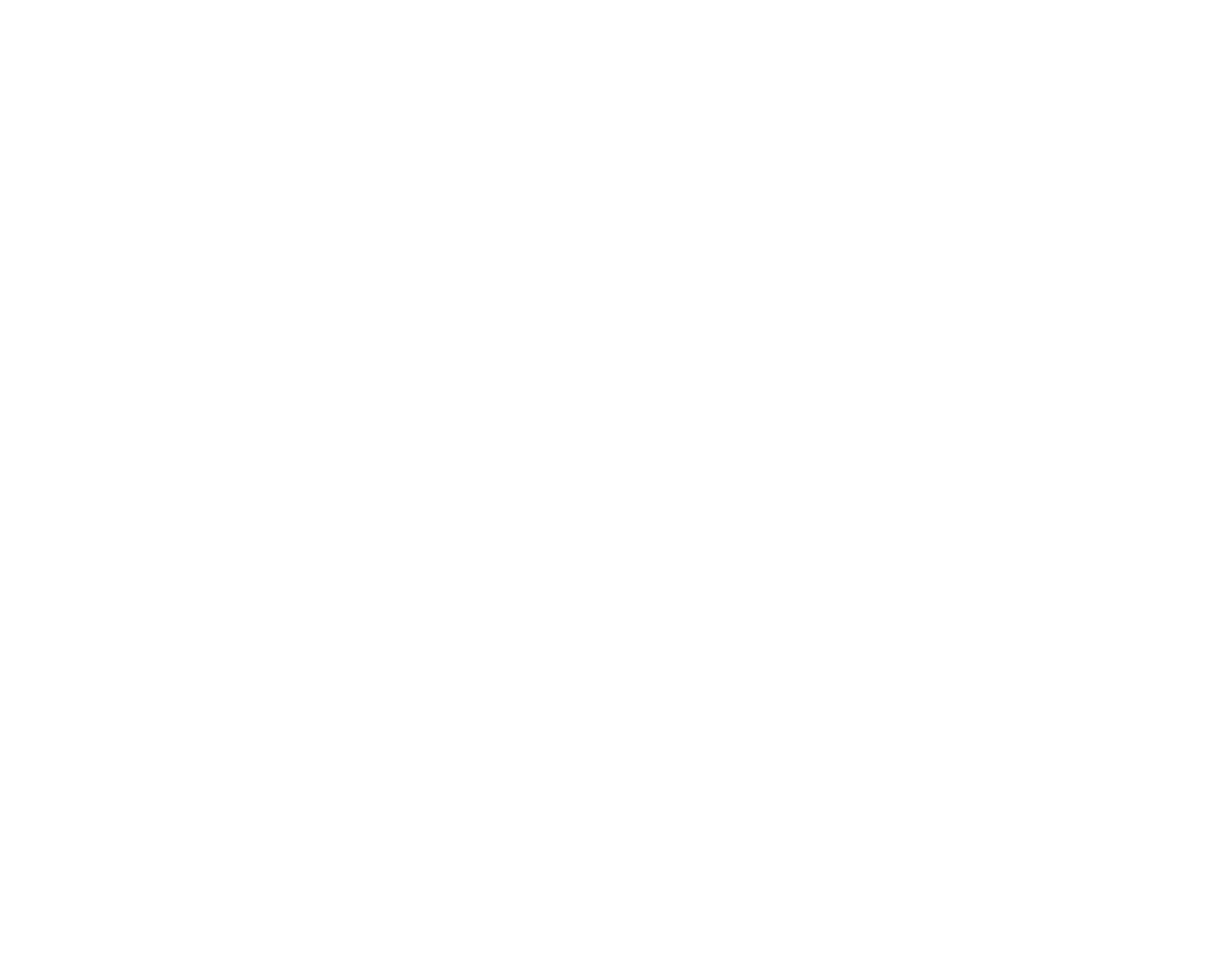#### **Annex II**

#### **REMAINING ACTIVITIES IN THE 2017 BUSINESS PLAN**

| Country                          | <b>Agency</b>         | <b>Sector and Subsector</b>                               | <b>Value (\$000)</b><br>2017 |
|----------------------------------|-----------------------|-----------------------------------------------------------|------------------------------|
| Afghanistan                      | <b>UN Environment</b> | Several Ozone unit support                                | 192                          |
| Algeria                          | <b>UN Environment</b> | Several Ozone unit support                                | 329                          |
| Algeria                          | <b>UNIDO</b>          | <b>HPMP</b> Stage I                                       | 155                          |
| Algeria                          | <b>UNIDO</b>          | FOA-Rigid PU foam - Stage II                              | 54                           |
| Algeria                          | <b>UNIDO</b>          | REF-Manufacturing - Stage II                              | 54                           |
| Algeria                          | <b>UNIDO</b>          | REF-Servicing - Stage II                                  | 64                           |
| Angola                           | <b>UN Environment</b> | Several Ozone unit support                                | 172                          |
| Antigua and Barbuda              | <b>UN Environment</b> | Stage 2 - HCFC Phase-out Management Plan (implementation) | $45\,$                       |
| Antigua and Barbuda              | <b>UN Environment</b> | <b>HPMP</b> Stage I                                       | $\overline{7}$               |
| Antigua and Barbuda              | <b>UN Environment</b> | Several Ozone unit support                                | 85                           |
| Bahamas (the)                    | <b>UN</b> Environment | HCFC Phase-out Management Plan (implementation) - Stage I | 66                           |
| Bahamas (the)                    | <b>UNIDO</b>          | <b>HPMP</b> Stage I                                       | 39                           |
| Bahrain                          | <b>UN Environment</b> | HCFC Phase-out Management Plan (implementation) - Stage I | 141                          |
| Bahrain                          | <b>UNIDO</b>          | REF-Air conditioning - Stage I                            | 899                          |
| Bahrain                          | <b>UNIDO</b>          | REF-Servicing - Stage I                                   | 1,002                        |
| Bangladesh                       | <b>UNDP</b>           | Stage II HPMP (air conditioning)                          | 344                          |
| Bangladesh                       | <b>UNDP</b>           | Stage II HPMP (servicing)                                 | 28                           |
| Bangladesh                       | <b>UN Environment</b> | HCFC Phase-out Management Plan (implementation) - Stage I | $20\,$                       |
| <b>Barbados</b>                  | <b>UNDP</b>           | <b>Stage I HPMP</b>                                       | $\overline{41}$              |
| <b>Barbados</b>                  | <b>UN Environment</b> | HCFC Phase-out Management Plan (implementation) - Stage I | 54                           |
| <b>Barbados</b>                  | <b>UN Environment</b> | Several Ozone unit support                                | 150                          |
| <b>Belize</b>                    | <b>UN Environment</b> | Several Ozone unit support                                | 98                           |
| Benin                            | <b>UN Environment</b> | Several Ozone unit support                                | 85                           |
| Bolivia (Plurinational State of) | <b>UNDP</b>           | Stage I HPMP Preparation (foam)                           | 37                           |
| Bolivia (Plurinational State of) | <b>UN</b> Environment | Several Ozone unit support                                | 101                          |
| Bosnia and Herzegovina           | <b>UNIDO</b>          | Several Ozone unit support                                | 131                          |
| <b>Brazil</b>                    | Germany               | Ref-Servicing - Stage II                                  | 763                          |
| <b>Brazil</b>                    | <b>UNDP</b>           | <b>Stage II HPMP</b>                                      | 4,417                        |
| <b>Brazil</b>                    | <b>UNDP</b>           | Several Ozone unit support                                | 481                          |
| Brunei Darussalam                | <b>UNDP</b>           | Stage I Investment proj./Sector Plans (Servicing Sector)  | 36                           |
| <b>Brunei Darussalam</b>         | <b>UN Environment</b> | HCFC Phase-out Management Plan (implementation) - Stage I | $\overline{8}$               |
| <b>Burkina Faso</b>              | <b>UN Environment</b> | HCFC Phase-out Management Plan (implementation) - Stage I | $\overline{142}$             |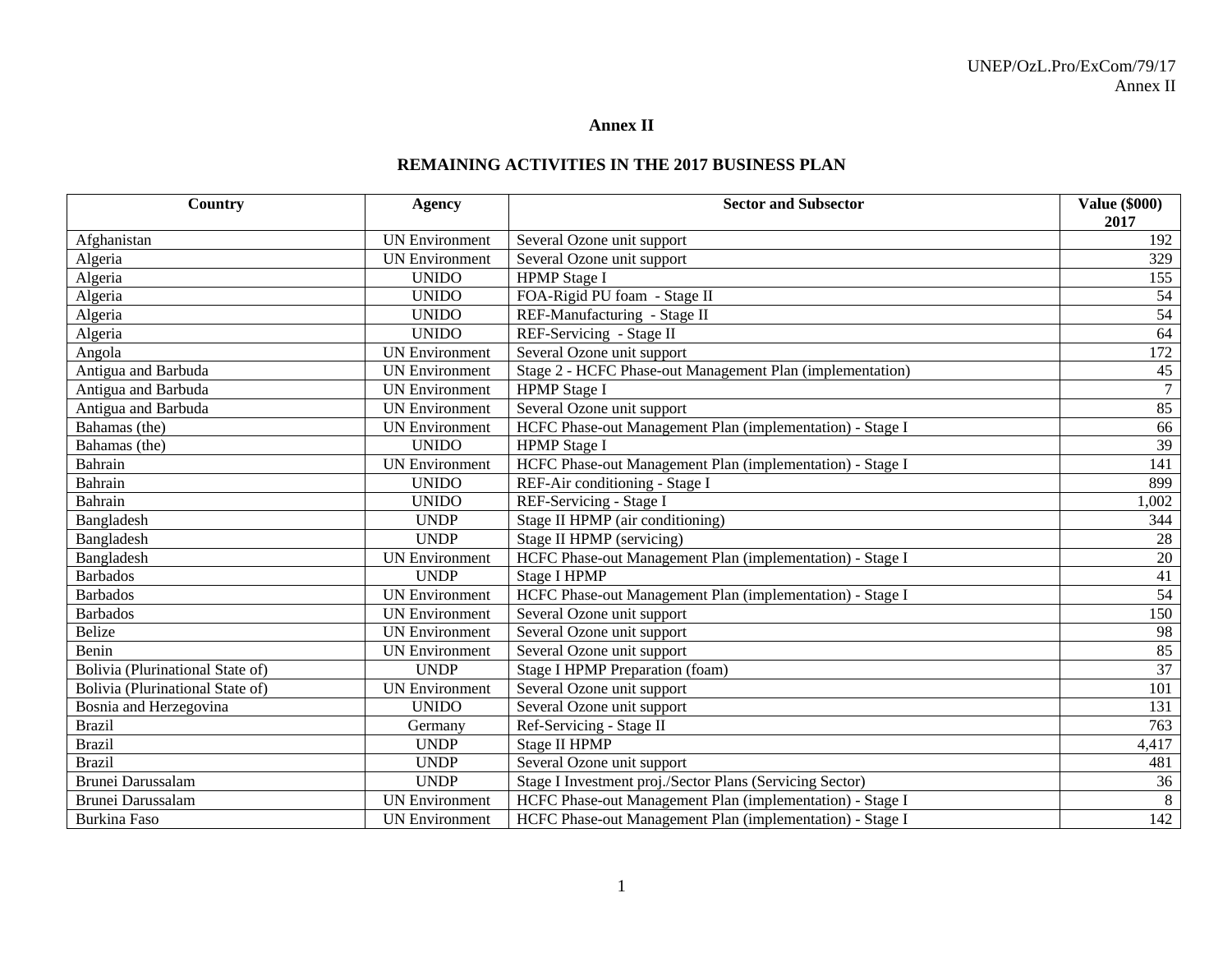# UNEP/OzL.Pro/ExCom/79/17 Annex II

| Country                                     | <b>Agency</b>         | <b>Sector and Subsector</b>                                     | <b>Value (\$000)</b><br>2017 |
|---------------------------------------------|-----------------------|-----------------------------------------------------------------|------------------------------|
| <b>Burkina Faso</b>                         | <b>UNIDO</b>          | <b>HPMP</b> Stage I                                             | 109                          |
| Burundi                                     | <b>UN Environment</b> | HCFC Phase-out Management Plan (implementation) - Stage I       | 40                           |
| <b>Burundi</b>                              | <b>UN Environment</b> | Several Ozone unit support                                      | 85                           |
| <b>Burundi</b>                              | <b>UNIDO</b>          | <b>HPMP</b> Stage I                                             | 87                           |
| Cameroon                                    | <b>UN Environment</b> | Several Ozone unit support                                      | 179                          |
| Cameroon                                    | <b>UNIDO</b>          | REF-Assembly and charging of refrigeration equipment - Stage II | 755                          |
| Cameroon                                    | <b>UNIDO</b>          | REF-Servicing - Stage I                                         | 64                           |
| Cameroon                                    | <b>UNIDO</b>          | REF-Servicing - Stage II                                        | 374                          |
| Cabo Verde                                  | <b>UN Environment</b> | Several Ozone unit support                                      | 85                           |
| Central African Republic (the)              | <b>UN</b> Environment | Several Ozone unit support                                      | 85                           |
| Chad                                        | <b>UN Environment</b> | Several Ozone unit support                                      | 85                           |
| China                                       | Germany               | HPMP Stage II - XPS foam                                        | $\overline{300}$             |
| China                                       | World Bank            | HPMP Stage II - PU Foam                                         | 8,195                        |
| China                                       | Japan                 | HPMP Stage II - Refrigeration servicing sector                  | 90                           |
| China                                       | <b>UNDP</b>           | HPMP Stage II - ICR                                             | 24,404                       |
| China                                       | <b>UNDP</b>           | <b>HPMP Stage II - Solvent</b>                                  | 3,784                        |
| China                                       | <b>UN Environment</b> | HPMP Stage II - Refrigeration servicing sector                  | $\overline{5,032}$           |
| China                                       | <b>UNIDO</b>          | HPMP Stage II - RAC                                             | 14,962                       |
| China                                       | <b>UNIDO</b>          | HPMP Stage II - XPS foam                                        | 9,804                        |
| Comoros (the)                               | <b>UN Environment</b> | Several Ozone unit support                                      | 85                           |
| Congo (the)                                 | <b>UN Environment</b> | Several Ozone unit support                                      | 85                           |
| Costa Rica                                  | <b>UNDP</b>           | <b>Stage I HPMP</b>                                             | 114                          |
| Costa Rica                                  | <b>UNDP</b>           | Stage I HPMP (foam sector)                                      | 277                          |
| Costa Rica                                  | <b>UNDP</b>           | Several Ozone unit support                                      | 192                          |
| Cote d'Ivoire                               | <b>UN Environment</b> | HCFC Phase-out Management Plan (implementation) - Stage I       | 168                          |
| Cote d'Ivoire                               | <b>UNIDO</b>          | <b>HPMP</b> Stage I                                             | 492                          |
| Cuba                                        | <b>UNDP</b>           | HCFC-INV: AC Manufacturing - Stage I                            | 128                          |
| Cuba                                        | <b>UNDP</b>           | Several Ozone unit support                                      | 204                          |
| Democratic People's Republic of Korea (the) | <b>UNIDO</b>          | <b>HCFC Production Preparation - Stage I</b>                    | 107                          |
| Democratic Republic of the Congo (the)      | <b>UNDP</b>           | <b>HPMP</b> Stage I                                             | 26                           |
| Democratic Republic of the Congo (the)      | <b>UN Environment</b> | HCFC Phase-out Management Plan (implementation) - Stage I       | 27                           |
| Djibouti                                    | <b>UN Environment</b> | Several Ozone unit support                                      | 85                           |
| Dominica                                    | <b>UN Environment</b> | HCFC Phase-out Management Plan (implementation) - Stage I       | 74                           |
| Dominica                                    | <b>UN Environment</b> | Several Ozone unit support                                      | 85                           |
| <b>Equatorial Guinea</b>                    | <b>UN Environment</b> | HCFC Phase-out Management Plan (implementation) - Stage I       | 40                           |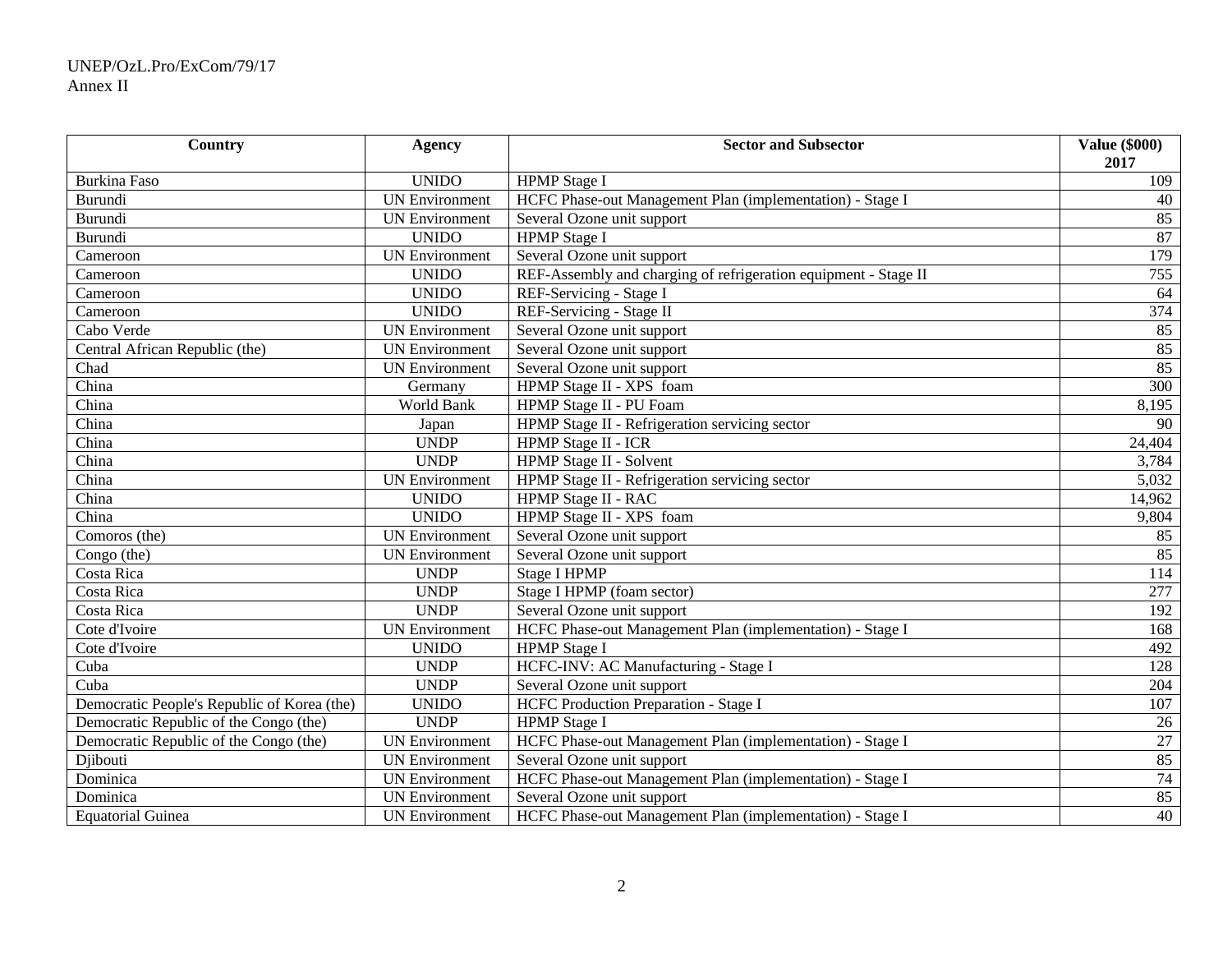| Country                  | <b>Agency</b>         | <b>Sector and Subsector</b>                               | <b>Value (\$000)</b><br>2017 |
|--------------------------|-----------------------|-----------------------------------------------------------|------------------------------|
| <b>Equatorial Guinea</b> | <b>UN Environment</b> | Several Ozone unit support                                | 102                          |
| <b>Equatorial Guinea</b> | <b>UNIDO</b>          | <b>HPMP</b> Stage I                                       | 82                           |
| Ethiopia                 | <b>UN Environment</b> | HCFC Phase-out Management Plan (implementation) - Stage I | 62                           |
| Gabon                    | <b>UN</b> Environment | Several Ozone unit support                                | 85                           |
| Georgia                  | <b>UNDP</b>           | <b>Stage I HPMP</b>                                       | 128                          |
| Georgia                  | <b>UNDP</b>           | Several Ozone unit support                                | 91                           |
| Global                   | <b>ALL</b>            | <b>HPMP</b> Verification                                  | 556                          |
| Global                   | World Bank            | Core Unit                                                 | 1,725                        |
| Global                   | <b>UNDP</b>           | Core Unit                                                 | 2,069                        |
| Global                   | <b>UN Environment</b> | Global CAP 2017 work programme                            | 10,931                       |
| Global                   | <b>UNIDO</b>          | Core Unit                                                 | 2,069                        |
| Grenada                  | <b>UN Environment</b> | Several Ozone unit support                                | 85                           |
| Guatemala                | <b>UN Environment</b> | Several Ozone unit support                                | 160                          |
| Guinea                   | <b>UN</b> Environment | HCFC Phase-out Management Plan (implementation) - Stage I | 73                           |
| Guinea                   | <b>UN</b> Environment | Several Ozone unit support                                | 85                           |
| Guinea                   | <b>UNIDO</b>          | <b>HPMP</b> Stage I                                       | 172                          |
| Haiti                    | <b>UN Environment</b> | Several Ozone unit support                                | 128                          |
| Honduras                 | <b>UN Environment</b> | Several Ozone unit support                                | 85                           |
| Indonesia                | <b>UNDP</b>           | Several Ozone unit support                                | 371                          |
| Iraq                     | <b>UN</b> Environment | Stage 2 - HCFC Phase-out Management Plan (implementation) | 493                          |
| Iraq                     | <b>UN Environment</b> | HCFC Phase-out Management Plan (implementation) - Stage I | 248                          |
| Iraq                     | <b>UNIDO</b>          | REF-Manufacturing - Stage II                              | 629                          |
| Iraq                     | <b>UNIDO</b>          | REF-Servicing - Stage I                                   | 226                          |
| Iraq                     | <b>UNIDO</b>          | REF-Servicing - Stage II                                  | 467                          |
| Jamaica                  | <b>UN Environment</b> | Several Ozone unit support                                | 85                           |
| Kenya                    | France                | HCFC Phase Out Plan (Stage I)                             | 101                          |
| Kenya                    | <b>UN Environment</b> | Several Ozone unit support                                | 194                          |
| Kuwait                   | <b>UN Environment</b> | HCFC Phase-out Management Plan (implementation) - Stage I | 372                          |
| Kuwait                   | <b>UN Environment</b> | Stage 2 - HCFC Phase-out Management Plan (preparation)    | 68                           |
| Kuwait                   | <b>UNIDO</b>          | FOA-XPS - Stage I                                         | 1,129                        |
| Kuwait                   | <b>UNIDO</b>          | REF-Servicing - Stage II                                  | 32                           |
| Kuwait                   | <b>UNIDO</b>          | FOA-Rigid PU foam - Stage II                              | 86                           |
| Kuwait                   | <b>UNIDO</b>          | REF-Air Conditioning - Stage II                           | 86                           |
| Lesotho                  | Germany               | Ref-Servicing - Stage I                                   | 95                           |
| Liberia                  | <b>UN Environment</b> | Several Ozone unit support                                | 109                          |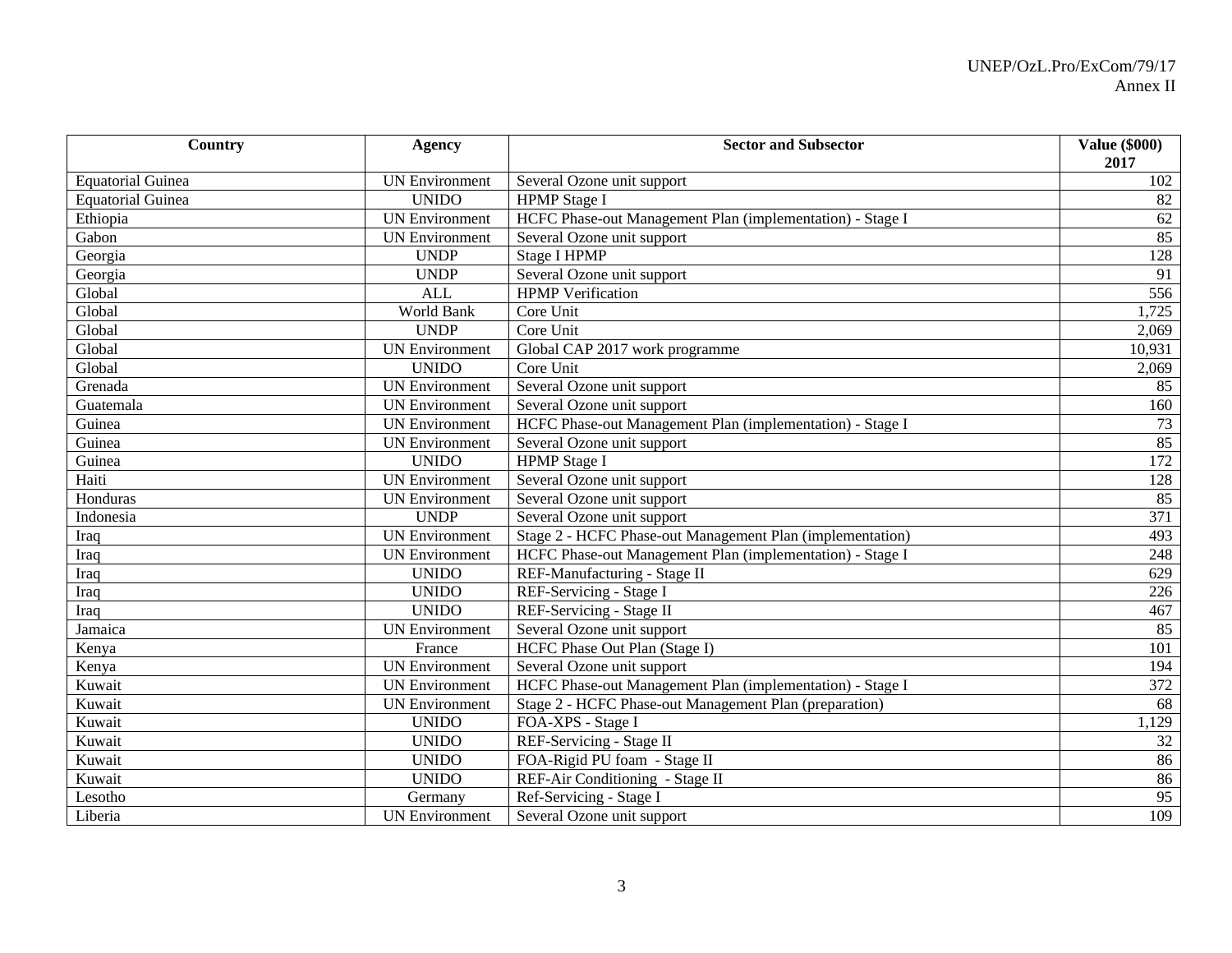# UNEP/OzL.Pro/ExCom/79/17 Annex II

| Country          | <b>Agency</b>         | <b>Sector and Subsector</b>                               | <b>Value (\$000)</b><br>2017 |
|------------------|-----------------------|-----------------------------------------------------------|------------------------------|
| Libya            | <b>UNIDO</b>          | FOA-Rigid PU foam - Stage II                              | 87                           |
| Libya            | <b>UNIDO</b>          | REF-Servicing - Stage II                                  | 95                           |
| Malaysia         | <b>UNDP</b>           | Several Ozone unit support                                | 383                          |
| Maldives         | <b>UN Environment</b> | HCFC Phase-out Management Plan (implementation) - Stage I | 57                           |
| Mali             | <b>UN Environment</b> | Several Ozone unit support                                | 85                           |
| Marshall Islands | <b>UN Environment</b> | Several Ozone unit support                                | 85                           |
| Mauritania       | <b>UNDP</b>           | <b>Stage I HPMP</b>                                       | 42                           |
| Mauritania       | <b>UN Environment</b> | HCFC Phase-out Management Plan (implementation) - Stage I | 86                           |
| Morocco          | <b>UN Environment</b> | Several Ozone unit support                                | 200                          |
| Morocco          | <b>UNIDO</b>          | REF-Servicing and FOA - Stage I                           | 38                           |
| Mozambique       | <b>UN Environment</b> | <b>HPMP</b> Stage I                                       | 34                           |
| Mozambique       | <b>UNIDO</b>          | <b>HPMP</b> Stage I                                       | 82                           |
| Myanmar          | <b>UN Environment</b> | HCFC Phase-out Management Plan (implementation) - Stage I | 36                           |
| Myanmar          | <b>UN Environment</b> | Several Ozone unit support                                | 85                           |
| Myanmar          | <b>UNIDO</b>          | <b>HPMP</b> Stage I                                       | 65                           |
| Nauru            | <b>UN</b> Environment | Several Ozone unit support                                | 85                           |
| Nicaragua        | <b>UN Environment</b> | Several Ozone unit support                                | 85                           |
| Niger (the)      | <b>UN Environment</b> | HCFC Phase-out Management Plan (implementation) - Stage I | 141                          |
| Niger (the)      | <b>UN Environment</b> | Several Ozone unit support                                | 85                           |
| Niger (the)      | <b>UNIDO</b>          | REF-Servicing - Stage I                                   | 97                           |
| Nigeria          | Italy                 | Stage II HPMP (foam)                                      | 226                          |
| Nigeria          | Italy                 | Stage II HPMP (servicing)                                 | $\overline{39}$              |
| Nigeria          | <b>UNDP</b>           | Stage II HPMP (foam)                                      | $\overline{574}$             |
| Nigeria          | <b>UNDP</b>           | Stage II HPMP (servicing)                                 | 626                          |
| Nigeria          | <b>UNIDO</b>          | REF-Manufacturing - Stage II                              | 1,634                        |
| Nigeria          | <b>UNIDO</b>          | REF-Manufacturing FOA - Stage II                          | 214                          |
| Niue             | <b>UN Environment</b> | Several Ozone unit support                                | 85                           |
| Oman             | <b>UNIDO</b>          | Several Ozone unit support                                | 94                           |
| Palau            | <b>UN Environment</b> | Several Ozone unit support                                | 85                           |
| Panama           | <b>UNDP</b>           | Several Ozone unit support                                | 191                          |
| Paraguay         | <b>UNDP</b>           | Stage I HPMP (foam)                                       | 96                           |
| Peru             | <b>UNDP</b>           | Stage II HPMP (servicing)                                 | 251                          |
| Peru             | <b>UNDP</b>           | Stage II HPMP Preparation (foam) - Stage II               | 60                           |
| Peru             | <b>UN Environment</b> | Stage 2 - HCFC Phase-out Management Plan (implementation) | 14                           |
| Peru             | <b>UN Environment</b> | Several Ozone unit support                                | 171                          |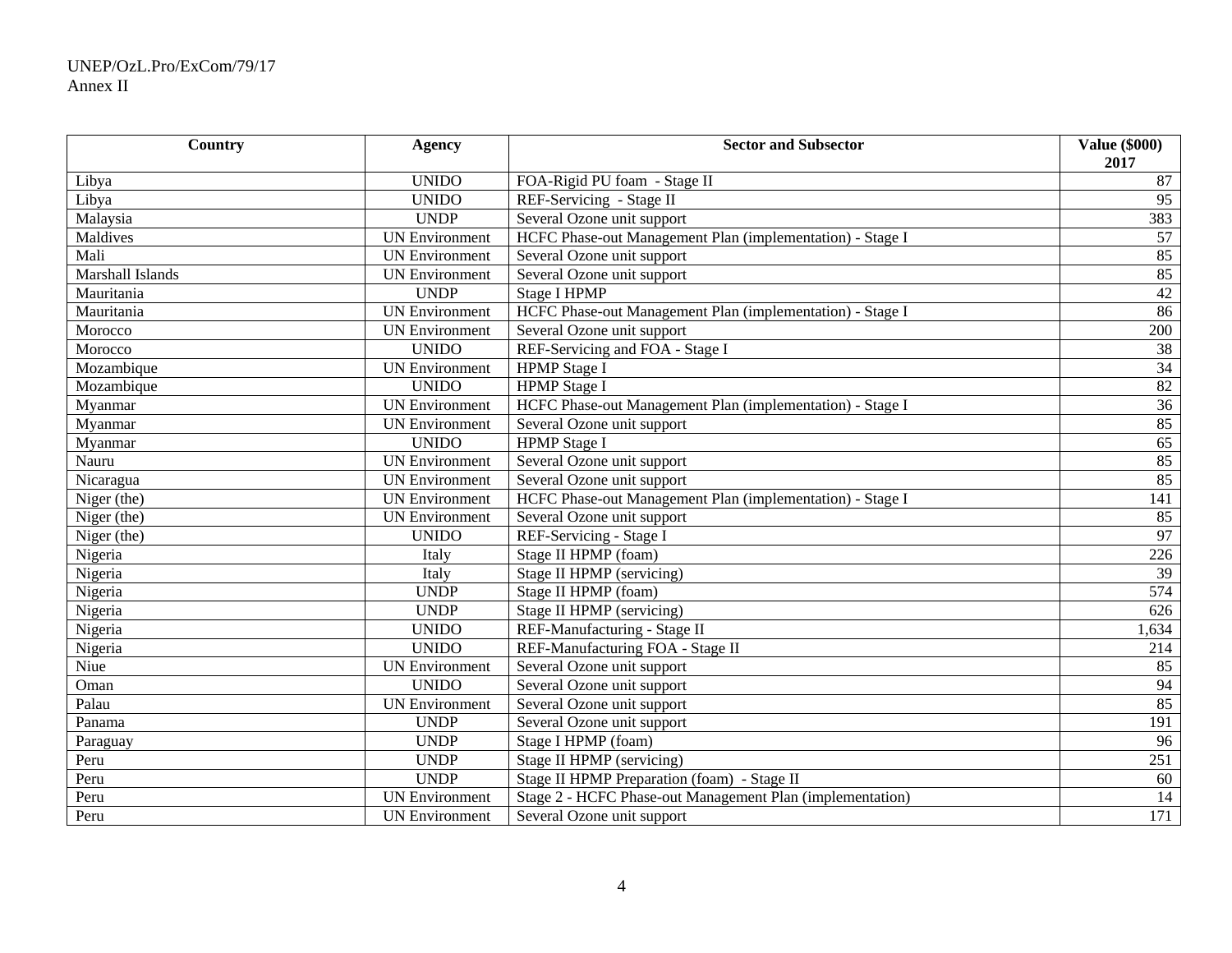| Country                          | <b>Agency</b>         | <b>Sector and Subsector</b>                               | <b>Value (\$000)</b><br>2017 |
|----------------------------------|-----------------------|-----------------------------------------------------------|------------------------------|
| Philippines (the)                | <b>UN Environment</b> | <b>HPMP</b> Stage I                                       | 26                           |
| Qatar                            | <b>UN Environment</b> | HCFC Phase-out Management Plan (implementation) - Stage I | 232                          |
| Qatar                            | <b>UNIDO</b>          | REF-Servicing - Stage I                                   | 160                          |
| Qatar                            | <b>UNIDO</b>          | <b>HPMP</b> Stage I                                       | 572                          |
| Rwanda                           | <b>UN Environment</b> | Several Ozone unit support                                | 85                           |
| Saint Kitts and Nevis            | <b>UN Environment</b> | Several Ozone unit support                                | 85                           |
| Saint Lucia                      | <b>UN Environment</b> | Several Ozone unit support                                | 85                           |
| Saint Vincent and the Grenadines | <b>UN Environment</b> | Several Ozone unit support                                | $\frac{85}{85}$              |
| Samoa                            | <b>UN Environment</b> | Several Ozone unit support                                |                              |
| Saudi Arabia                     | <b>UN</b> Environment | HCFC Phase-out Management Plan (implementation) - Stage I | 138                          |
| Saudi Arabia                     | <b>UN Environment</b> | Several Ozone unit support                                | 256                          |
| Saudi Arabia                     | <b>UNIDO</b>          | REF-Air conditioning - Stage I                            | 910                          |
| Senegal                          | <b>UN Environment</b> | Several Ozone unit support                                | 195                          |
| Serbia                           | <b>UNIDO</b>          | Several Ozone unit support                                | 180                          |
| Seychelles                       | <b>UN</b> Environment | Several Ozone unit support                                | 85                           |
| Sierra Leone                     | <b>UN</b> Environment | Several Ozone unit support                                | 110                          |
| Solomon Islands                  | <b>UN Environment</b> | Several Ozone unit support                                | 85                           |
| Sudan (the)                      | <b>UN</b> Environment | Several Ozone unit support                                | 187                          |
| Sudan (the)                      | <b>UNIDO</b>          | <b>HPMP</b> Stage I                                       | 43                           |
| Suriname                         | <b>UN Environment</b> | HCFC Phase-out Management Plan (implementation) - Stage I | $40\,$                       |
| Suriname                         | <b>UNIDO</b>          | <b>HPMP</b> Stage I                                       | $\overline{32}$              |
| Syrian Arab Republic             | <b>UNIDO</b>          | Several Ozone unit support                                | 279                          |
| Thailand                         | World Bank            | FOA - Rigid PU foam & REF-Air conditioning - Stage I      | 4,348                        |
| Timor-Leste                      | <b>UNDP</b>           | <b>HPMP</b> Stage I                                       | 12                           |
| Timor-Leste                      | <b>UN Environment</b> | Stage 2 - HCFC Phase-out Management Plan (implementation) | $\overline{121}$             |
| Timor-Leste                      | <b>UN Environment</b> | HCFC Phase-out Management Plan (implementation) - Stage I | $\overline{19}$              |
| Tonga                            | <b>UN Environment</b> | Several Ozone unit support                                | 85                           |
| Trinidad and Tobago              | <b>UNDP</b>           | <b>Stage I HPMP</b>                                       | 156                          |
| Tunisia                          | France                | HCFC Phase Out Plan (Stage I)                             | 79                           |
| Tunisia                          | <b>UN Environment</b> | HCFC Phase-out Management Plan (implementation) - Stage I | 17                           |
| Tunisia                          | <b>UNIDO</b>          | REF-Servicing, RAC-Manuf., FOA-Rigid PU foam - Stage I    | 116                          |
| Tunisia                          | <b>UNIDO</b>          | Several Ozone unit support                                | 339                          |
| Turkey                           | <b>UN Environment</b> | Stage 2 - HCFC Phase-out Management Plan (implementation) | 740                          |
| Turkey                           | <b>UNIDO</b>          | REF-Servicing - Stage I                                   | 1,605                        |
| Turkey                           | <b>UNIDO</b>          | <b>HPMP</b> Stage I                                       | 1,711                        |